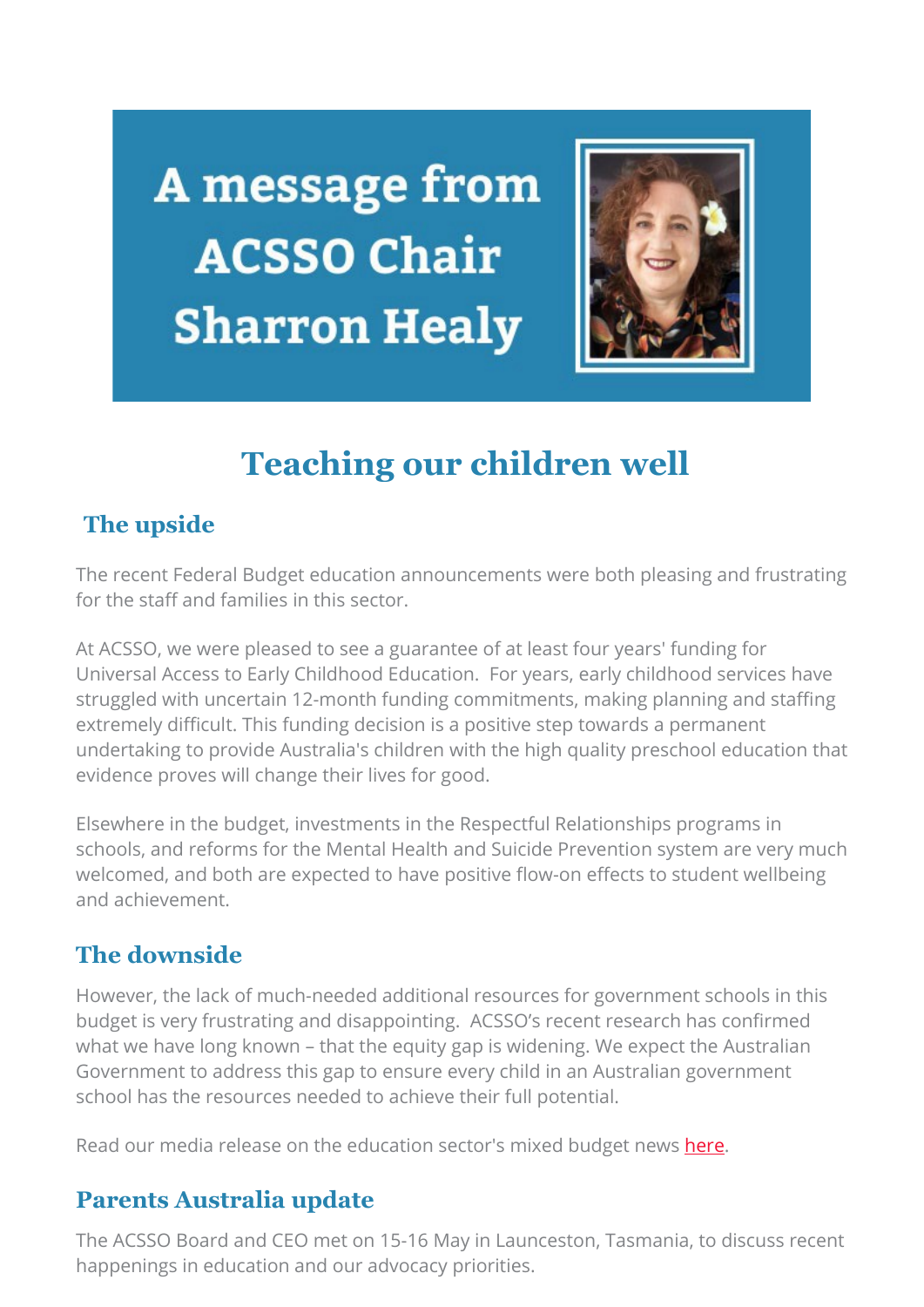One of our objectives is to increase the profile of our [Parents](https://acsso.createsend1.com/t/i-l-muyutit-l-p/) Australia website. **Parents** [Australia](https://acsso.createsend1.com/t/i-l-muyutit-l-p/) is designed to help families support their children's wellbeing, learning and education. If you haven't visited the site before, or if it's been a while since your last visit, please check out the fabulous array of free resources, information, and referral links we've made available and keep extending. Head to [http://www.parentsaustralia.com/.](https://acsso.createsend1.com/t/i-l-muyutit-l-x/)

#### **Tasmanian connections**

While in Tasmania, our Board had the opportunity to meet with **Malcolm Elliott**, President of the Australian Primary Principals Association (**APPA**), and share our thoughts on initial teacher education. It was a fascinating exchange, and we all appreciated the opportunity to connect in person.

A presentation on Trauma Informed Practice from Dr. Elspeth Stephenson showcased the successes being achieved through Trust Based Relational Intervention (TBRI). Pilot schools in Tasmania have found the TBRI method of teaching extremely beneficial to students and staff. It is a model we would like to see replicated across the nation.

# **Family webinar a sell-out success**

Our latest webinar, *Building Resilience and Creating Happy Kids*, featuring the engaging and enlightening clinical psychologist, Andrew Fuller, was a huge success, 'selling out' the free tickets within days of being advertised.

Our next webinar will discuss the increasingly concerning issue of consent, and the teaching of consent principles within our classrooms. Make sure you keep an eye out on this newsletter, our website and the ACSSO [social](https://acsso.createsend1.com/t/i-l-muyutit-l-q/) [media](https://acsso.createsend1.com/t/i-l-muyutit-l-a/) channels for more information soon.

# **Public Education Day 2021**

Public education is a public good. ACSSO is committed to advocating for the right of every child to access a high quality education.

Public education brings together children and young people from a range of diverse backgrounds, and creates a cohesive community which works as one to create equity, hope, and opportunity. It provides lifelong benefits to students through access to education, improved health, wellbeing and employment.

On 27 May we celebrate all that is Public Education – how is your school celebrating?

## **Reminder: survey closing soon!**

*National Family Survey – CLOSING DATE EXTENDED NOW MAY 28 - scroll down for shareable QR Code.*